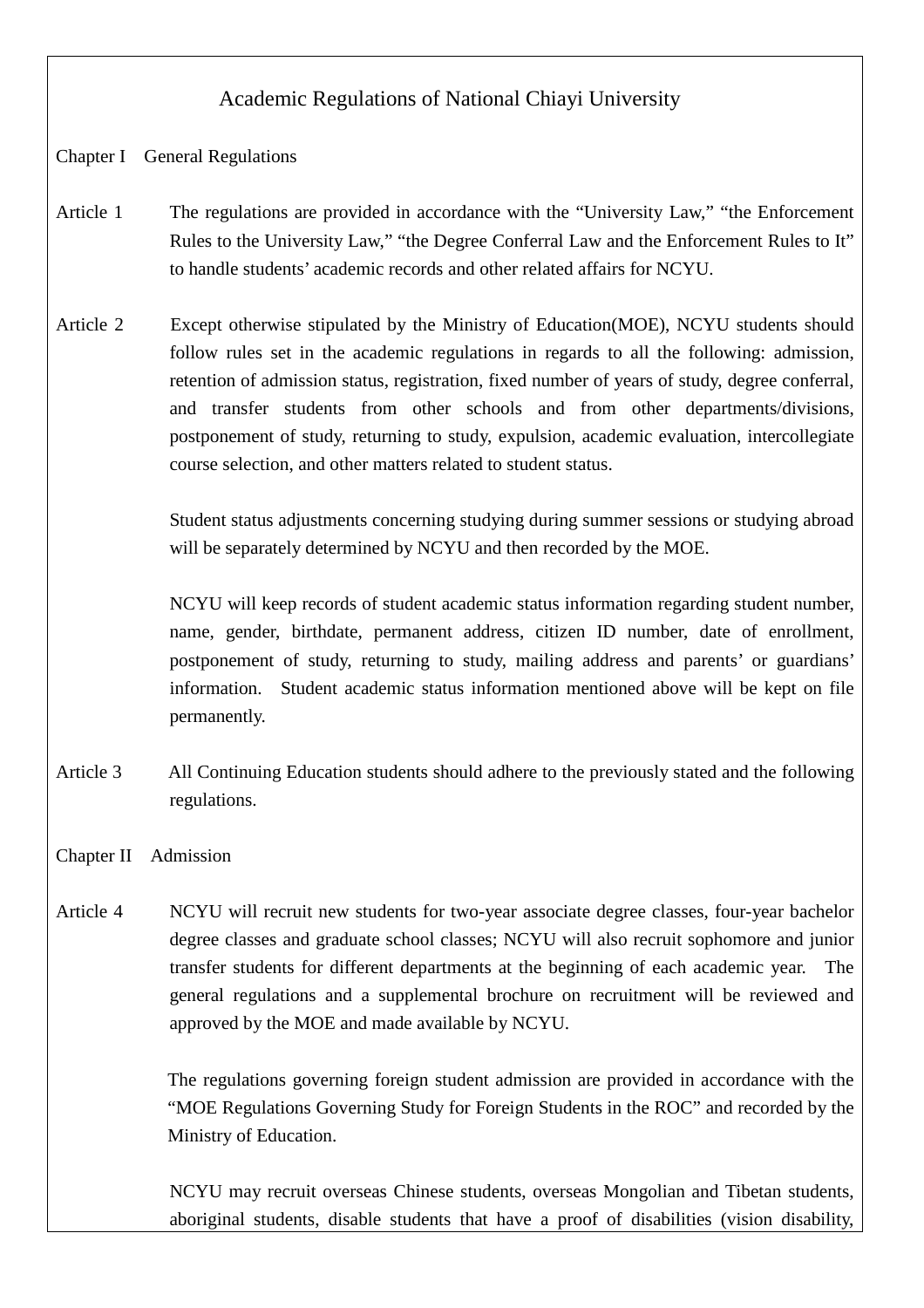hearing disability, speech impediment disability or multi-disability), children of government employees who are assigned to work abroad and talented student athletes that meet MOE qualifications.

Article 5 Anyone who meets the following qualifications can be a student of NCYU.

- 5.1 Persons who have received at least an associate degree from a public or an accredited private Junior college, or with an equivalent qualification and have passed the entrance exam, may begin the freshman year of the two-year vocational senior college at NCYU.
- 5.2 Persons who have graduated from a public or an accredited private senior high school, vocational high school or equivalent school, or with an equivalent qualification and have passed the college entrance exam, may begin the freshman year of a bachelor's degree at NCYU.
- 5.3 Persons who have received a bachelor's degree from a public or accredited private university, college, a foreign university recognized by the MOE , have obtained an equivalent qualification and passed the screening test or entrance exam held by NCYU, or any foreign graduate student approved by MOE after passing the screening test held by NCYU may study for their master's degree at NCYU.
- 5.4 Persons who have received a master's degree from a public or accredited private university, college, a foreign university recognized by the MOE, have obtained an equivalent qualification and passed NCYU entrance exam for an intended doctoral program, or any foreign graduate student approved by MOE after passing the screening test held by NCYU may study for his doctoral degree at NCYU.

The general and entrance exam regulations on studying for a doctoral degree by students who are currently enrolled in the master's program at NCYU will be provided in the doctoral supplemental brochure, which will be reviewed and recorded by MOE.

Article 6 Except for freshman and senior classes, any undergraduate department with any vacancies may hold an exam and recruit transfer students.

> Such vacancies exclude the ones caused by retention of admission status or postponement of study. After the enrollment of transfer students, the sum of students should not exceed the original total of students assigned to NCYU.

The qualifications of transfer students are as follows:

.

- 6.1 Persons who have finished freshman courses at a college and their academic records don't meet the expulsion limit or have studied in the original school for at least two years (including expelled students.)
- 6.2 Persons who have graduated from a college and finished their military service or are excused from serving in the military.
- 6.3 Persons who graduated from a junior college or vocational school.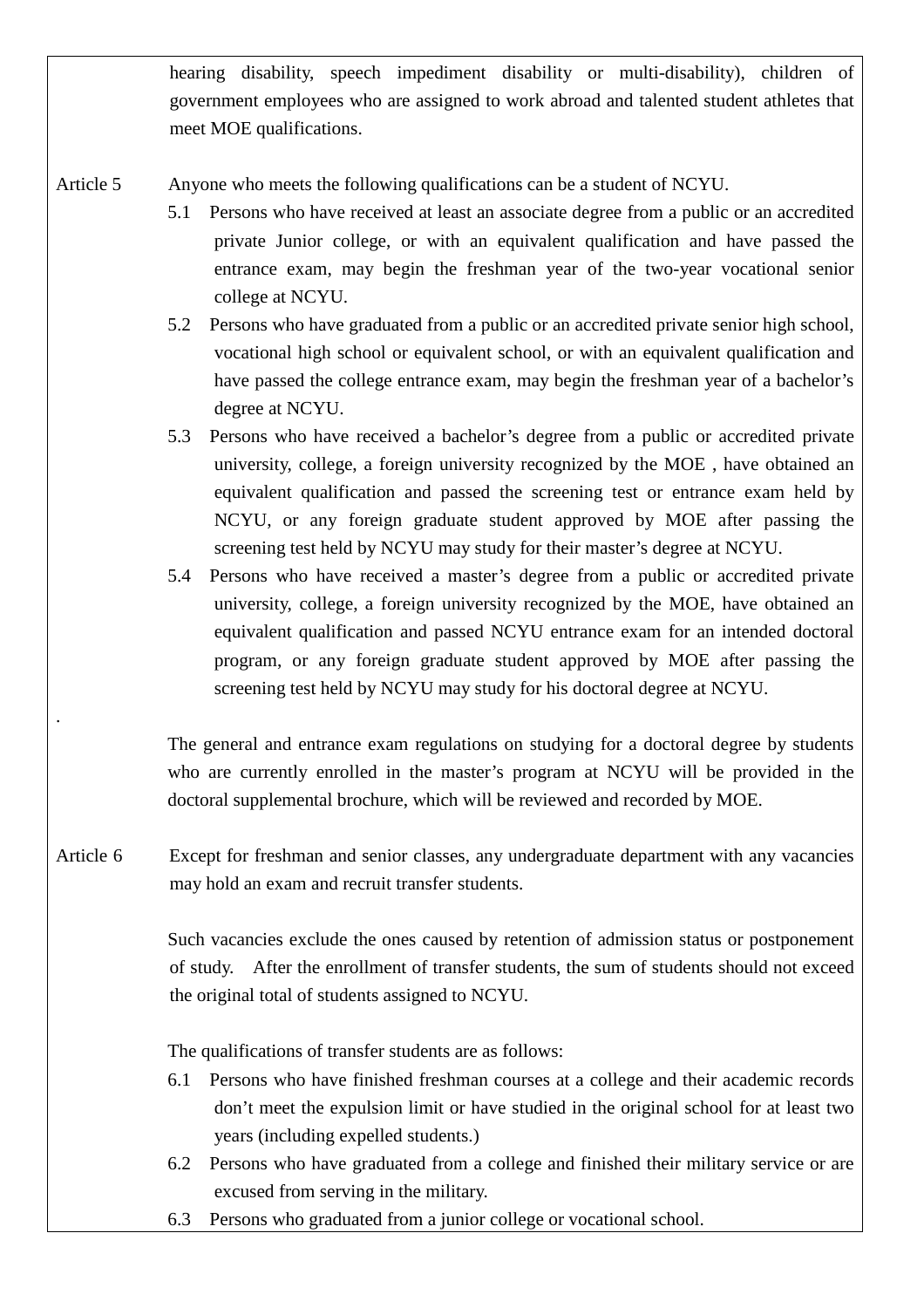Regulations on transfer student examination are provided by the Transfer Student Admission Committee and will take effect after the approval of the MOE.

Regulations about the Transfer Student Admission Committee will be provided elsewhere.

Article 7 Any recruited new student or transfer student will complete the enrollment procedure in person within a specified time limit. Anyone who can't enroll within the time limit due to chronic illness or special circumstances shall submit the proof in advance to apply for one week of enrollment postponement. Anyone who does not finish the enrollment process within the time limit will be rejected the admission immediately. Students convicted of cheating on an entrance exam will be revoked of their student status. If the incident is discovered after the student has graduated, the diploma will be revoked and qualifications for graduation will be denied and made known to the public.

> Any new student who cannot finish the enrollment process within the time limit due to serious illness, military service, or special circumstances shall apply for admission retention within the specified time limit. After approval, the student may retain admission for up to one year. The above regulation doesn't apply to students who receive admission through recommendations, screening tests, talented students and transfer students. A proof of illness from a public hospital or a written statement regarding the special circumstances is required. The regulations on application process will be provided elsewhere.

> Any new student or transfer student who does not finish the enrollment and registration process will not be allowed to apply for postponement of study. Upon enrollment, the student shall submit citizen ID card, diploma and other required documents.

#### Chapter III Treatment

- Article 8 Some NCYU students may study at the government's expense for four years according to relevant regulations. The standard of this treatment shall be set in accordance with the regulations regulated by the Executive Yuan. Other students need to pay tuition and miscellaneous fees in accordance with the administrative orders of the MOE. Students may apply for fees reduction or scholarships according to NCYU regulations within the specified time limit.
- Chapter IV Enrollment, Registration and Course Selection
- Article 9 Except for expelled students and those registered for graduation, all students will pay tuition and miscellaneous fees every semester within regulated time. The registration process is complete after all fees are paid. Any student who cannot pay the fees within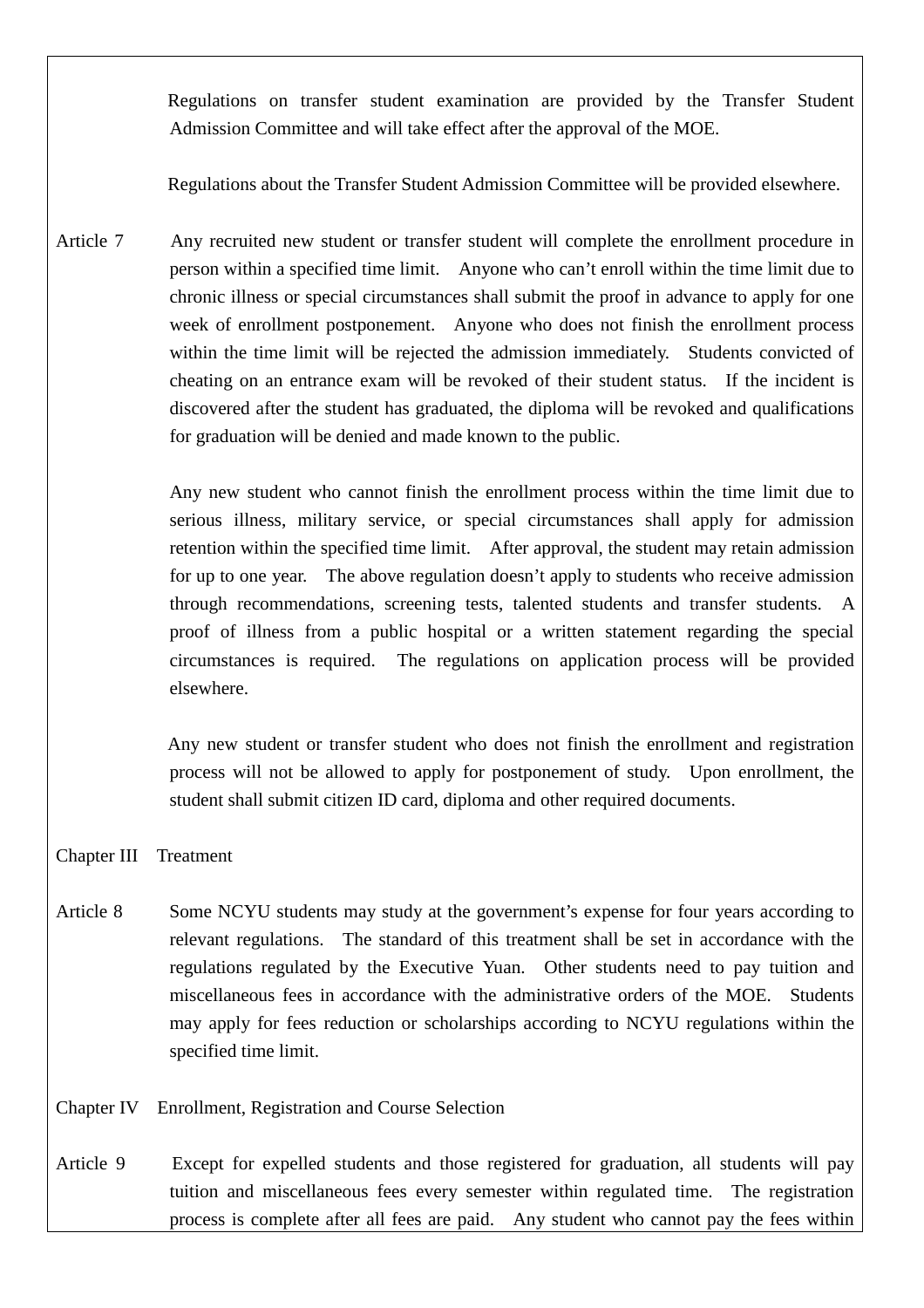the specified time due to illness or special circumstances shall submit proof (if illness, proof must be from a public hospital) before its due in order to postpone payment for up to two weeks. Anyone who does not pay the fees within the specified time limit, the application for postponement of study is rejected, or the application is accepted but student fails to complete the second registration process in time, shall defer study or will be expelled from school. Freshmen and transfer students will follow the rules set in Article 7 concerning registration.

Any student who completes the registration process but doesn't pay all the required fees shall not be allowed to register for the next semester. If graduating seniors don't pay all required fees, their diplomas will be temporarily withheld.

Article 10 Students must select courses in accordance with the guidelines set by their respective department or institute and then the courses selected shall be recorded and approved by the Curriculum Division in the Office of Academic Affairs.

> Students are not allowed to select courses that conflict with each other. When this case is encountered, both courses will be given a zero.

> Graduate students shall choose the topics for their theses after discussions with their advisors within the specified time. The chosen topics should be approved by the head of the department and then be registered in the Office of Academic Affairs.

- Article11 If students need to drop or add any courses after the first round of course selections, they must do so within the specified time. If students do not follow relevant regulations, the courses, grades and credits that they drop or add will not be counted.
- Article12 NCYU students can select courses offered by other universities after they get the agreement from both schools. The regulations on intercollegiate course selection will be provided elsewhere and recorded by the MOE.

NCYU may offer courses during summer sessions. The regulations on summer courses will provided elsewhere and recorded by the MOE.

Article13 Sophomores and upper classmen may select courses offered by other departments to meet the requirements for double majors or a minor. The regulations on double majors or minors will be provided elsewhere and then recorded by the MOE.

Chapter V Years of Study and Credit Hours

Article14 NCYU has adopted a credit hour system, which includes two semesters per academic year. A student in a bachelor degree program shall study for four years (veterinarian majors shall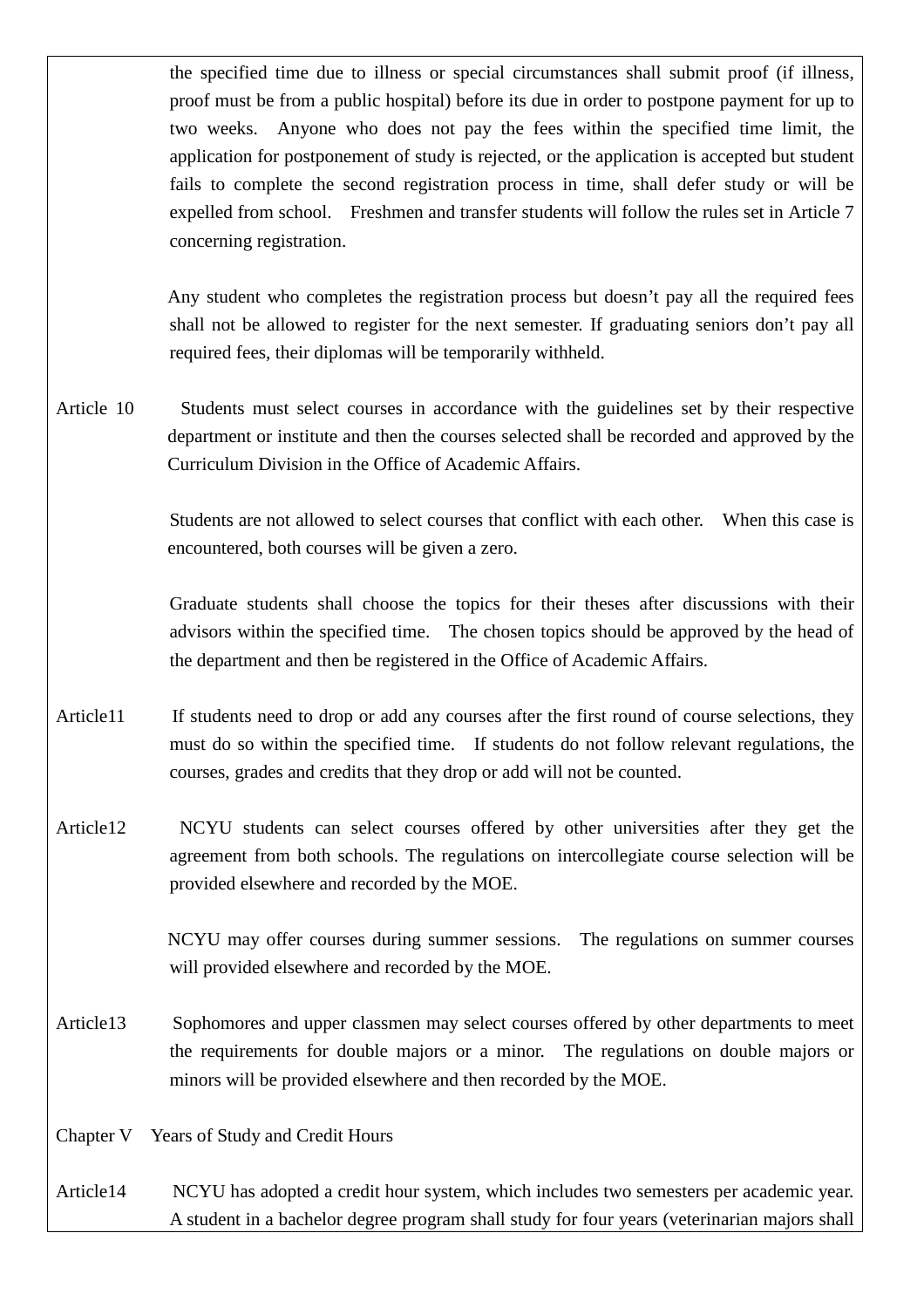complete five years of study) and shall complete at least 128 credit hours. A student in a senior vocational college is required to study for four years (veterinarian majors shall complete five years of study) and shall complete at least 136 credit hours. A student in a junior vocational college is required to study for two years and shall complete at least 72 credit hours.

A college student who performs excellently, finishes all the required credit hours, and meets all requirements for graduation one semester or one academic year earlier than the required years of study is eligible for graduation.

Students who can not complete the required courses and credit hours during the required years of study are allowed to extend years of study for up to two years. Postponement of military service will be handled in accordance with the "Military Service Act."

A graduate student in a master's program shall study for one to four years and shall complete at least 24 credit hours. The credit hours for the thesis will not be included. In-service graduate students cannot complete the required credit hours or finish their theses during the specified time are allowed to postpone their study for up to one year. Graduate students in a doctoral program shall study for two to seven years and shall complete at least 18 credit hours. A student who is currently enrolled in the master's program studying for a doctoral degree shall complete at least 30 credit hours. The credit hours for the dissertation will not be included. In-service graduate students that cannot complete the required credit hours or their dissertations during the specified time are allowed to postpone their study for up to two years.

- Article15 Seniors of NCYU who are short of credit hours and/or need to retake courses because of failure during the second semester of a postponed year are not required to register for the first semester. They are allowed to register for the first semester but are required to take at least one course.
- Aritcle16 One credit hour at NCYU is equal to 18 periods per semester in a particular course. One period lasts for 50 minutes. For labs, practical training, and selected special courses, one credit hour requires 2-3 content hours 18 weeks.

The regulations on the offerings and calculation of credit hours of courses such as Physical Education, Military Training, Environmental Improvement Training, etc. shall be provided by the "Curriculum Committee" and will take effect after the approval from the University Academic Affairs meeting and recorded by the MOE.

Article17 To receive a bachelor's degree, transfer students must study for at least one year at NCYU and fulfill all graduation requirements. To receive an associate's degree, new students should study for at least two years in the vocational college at NCYU.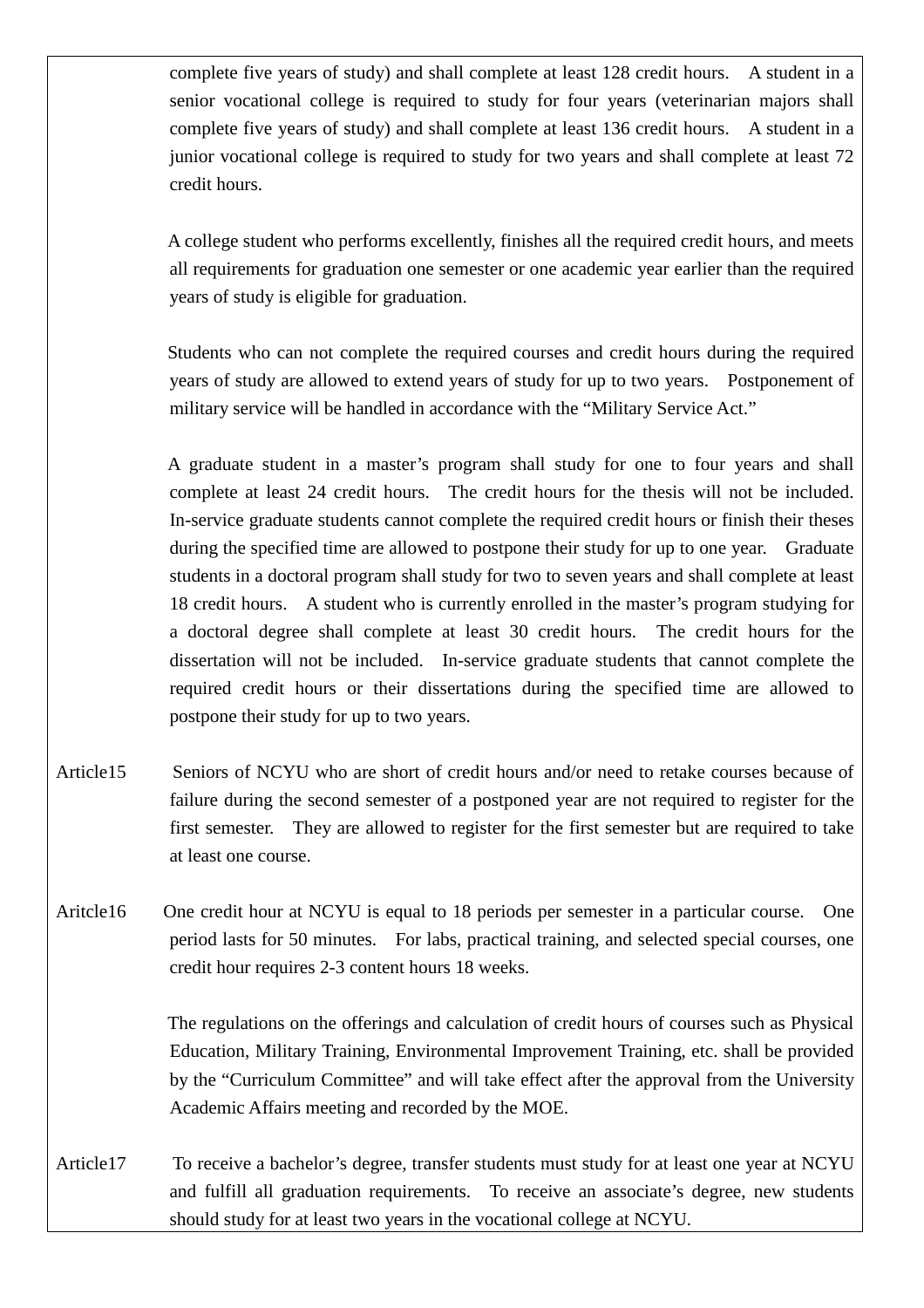- Article18 The credits taken in prior schools can be transferred to NCYU. Students that transfer credits may be promoted to higher grades. The regulations on credit transfers are provided by individual departments/institutes elsewhere.
- Article 19 Any student who is recommended by NCYU to go abroad for further study or conducting research for a thesis is limited to one year. The time limit for students recommended to go abroad for research during vacation time is two months. They are not allowed to postpone their stays.

Students who do not come back to school before the specified time shall be suspended from studying. If the students are draftees, they need to handle related matters according to "Regulations Governing Draftees'Exit."

Article 20 The total number of credit hours per semester for students is set according to NCYU regulations on course selection.

> Students in a two-year junior vocational college shall take no less than 16 credit hours each semester during the first academic year and no less than 9 credit hours during the second year. Students in a four-year bachelor's degree program shall take no less than 16 credit hours each semester during the first three academic years and no less than 9 credit hours during each semester of the fourth academic year. Students with special circumstances, after the approval from the head of the department, can take less credit hours, but not less than 9 credit hours each semester.

> After the approval from the department/institute, students in a master's or doctoral program can take courses offered from either program and the credits shall be counted if students pass the courses. Such credit hours cannot be counted twice if students later enter a doctoral program.

> After the approval from the department, junior and senior students in a bachelor's degree program can take courses from a master's program. The courses taken can be waived at the master's level if students passed them and the credit hours were not counted towards their bachelor's degree.

- Chapter VI Apply for an Excused Absence, Absence, Unexcused Absence
- Article 21 Students who cannot attend a class due to certain reasons should apply for an excused absence in accordance with to the rules of an excused absence. The regulations will be provided elsewhere.

Article 22 Students get the approval of an excused absence are regarded as absentees. Absentees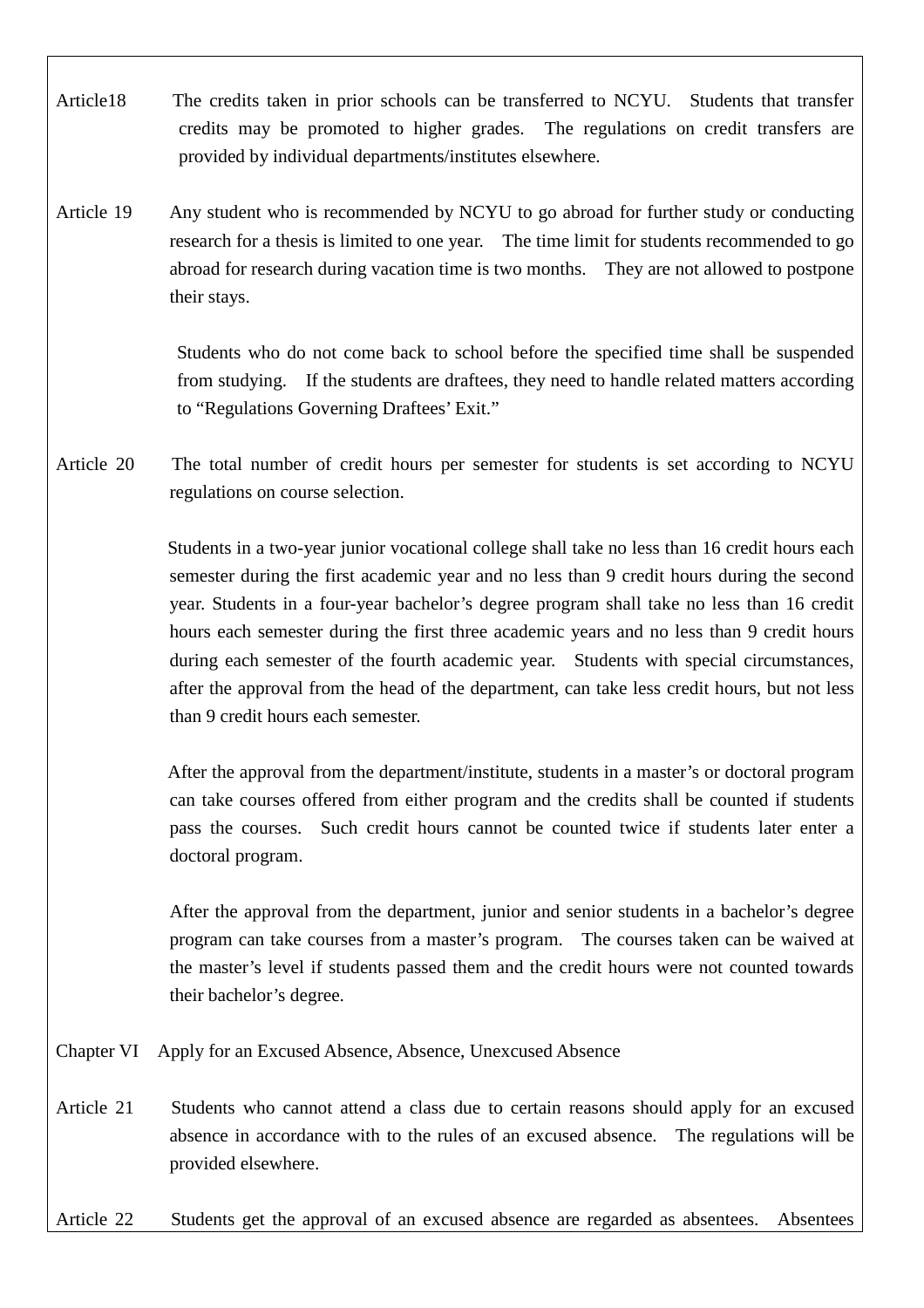who do not apply for an excused absence or don't get their absence excused are given one unexcused absence. Students marked as unexcused for one class period will actually be recorded has being absent for three class periods. Article 23 Students who have unexcused absence for up to 45 periods per semester shall be expelled from the University. Article 24 Students who have been absent for 1/3 of the course hours are not allowed to take the final exam for that particular course. Article 25 The absence shall not be counted if caused by University related activities and has been approved. Article 26 Students who cannot take mid-term and final exams due to certain reasons should apply for an excused absence to be able to makeup the exam. The regulations on this process shall be provided elsewhere.

- Chapter VII Transfer to Another Department
- Article 27 Students'application for transfer to another department shall be handled in accordance with the regulations on the process which will be provided elsewhere.
- Article 28 Students in a bachelor degree program can submit the application for transfer to other department before their second academic year. Students submitting the application before the third academic year shall be allowed to transfer to a department in a similar field as juniors or departments in different fields as sophomores. Students submitting the application before the fourth academic year, due to certain reasons, shall be allowed to transfer to departments in similar fields as juniors.

Students are allowed to transfer to another department only once. They can obtain a degree after they meet the requirements for graduation in the new department. Students that apply for transfer to another major in the same department shall follow the previous regulations. Transfer students from different departments may be placed in a lower student class. The years of study from the previous department shall not be counted towards the total required years of study for graduation.

Students applying for transfer to another department shall submit the application within the specified time during the second semester of the academic year. The application form approved and signed by their parents or guardians and transcripts of each semester shall be sent to the heads of the present and intended departments for their opinions. After that, the academic advisor will be notified and then the application will be sent to the Office of Academic Affairs and then examined and approved by the NCYU Transfer Student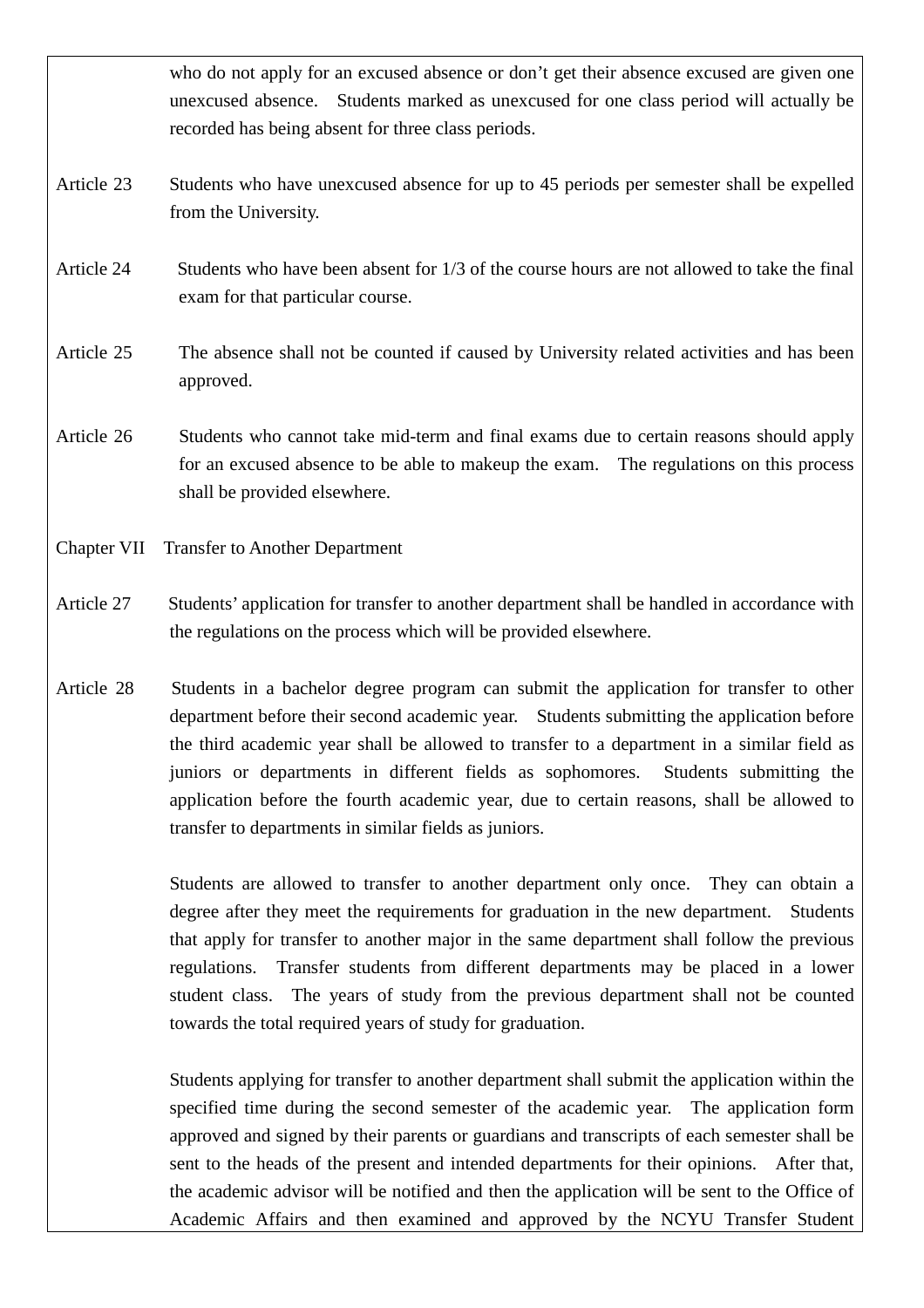Evaluation Committee. The departments can hold an exam for the students applying for transfer and then submit the results to the NCYU Transfer Student Evaluation Committee for approval.

Article 29 After the enrollment of transfer students, the sum of students in each department should not exceed the original total of students assigned to NCYU.

> Anyone who is allowed to transfer to another department will be posted by the Office of Academic Affairs before the registration of the next academic year. Students who get permission to transfer shall not be allowed to apply for transfer to another department or return to the original one, unless they get the approval from the heads of all related departments and the dean of the Office of Academic Affairs.

- Article30 Students who are permitted to postpone study or are suspended from studying are not allowed to apply for transfer during this time.
- Chapter VIII Postponement of Study and Returning to Study
- Article 31 Students can apply for either one semester, one academic year or two academic years postponement of study from NCYU. The time limit for postponement of study is two academic years. Students can apply for postponement of study again due to serious illness or special circumstances and NCYU may extend the time limit one additional year. The deadline for applying for postponement of study during the semester shall be one week before the final exam.
- Article 32 Students who meet any of the following conditions are suspended from studying.
	- 32.1 Being absent for up to 1/3 of the course hours during a semester
	- 32.2 Having a serious infection which is harmful to the public health and confirmed by a public hospital or physicians of NCYU
	- 32.3 Being forced to postpone study according to the results from NCYU's Student Conduct Evaluation Committee
	- 32.4 Registered students who fail to select courses before the deadline or did not register for enough credits hours.
- Article 33 In case of serious illness (a proof from a public hospital is required) or special circumstances, students can apply for postponement of study with the consent of their parents or guardians and the approval of the dean of Academic Affairs. Students can get a proof of postponement of study after completing the required process in the Register Division or Graduate School Division.
- Article 34 Students who are studying now or are recruited but not enrolled, can apply for "postponement of study" or "retention of admission status" if they need to fulfill their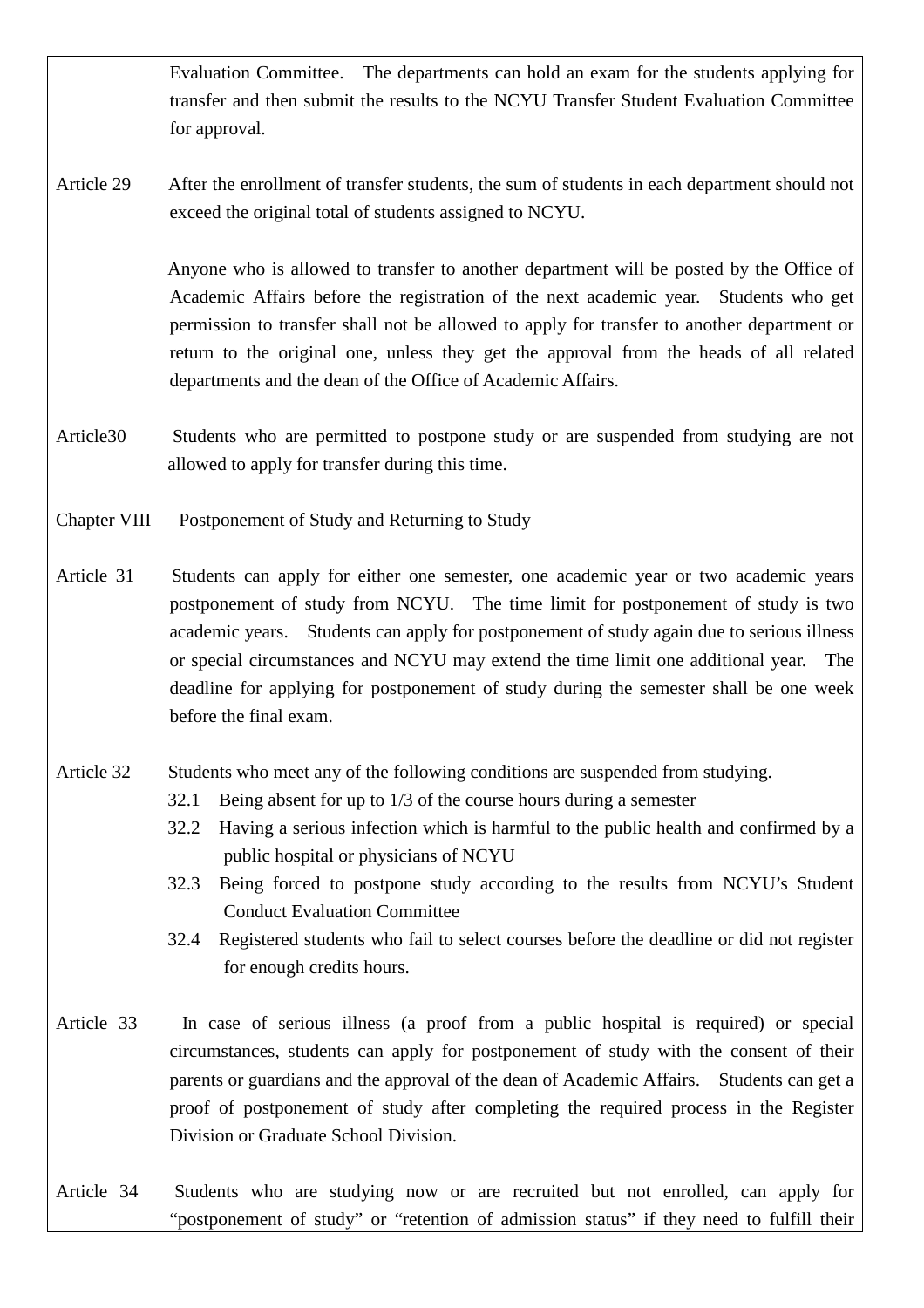mandatory military service. After completing military service and enrolling in the military reservist program, students have up to three months before the postponement time limit expires.

Article 35 Upon returning to school, students shall continue studying in the semester they have scheduled for before interruption in the original department/institute. Students who apply for postponement of study during a semester can continue studying in the original semester.

> If students'original department/institute has been altered or closed since the interruption of study, then the school will guide students to an appropriate department/institute in which students can continue their studies.

- Chapter IX Expulsion from School and Revocation of Student Status
- Article 36 Students who meet any of the following conditions shall be expelled from school.
	- 1. Being unqualified for admission or transfer after evaluation.
	- 2. Being unable to register or return to school before the deadline.
	- 3. Obtaining a failing grade on conduct.
	- 4. Being unable to complete the required courses and credits of the department/institute within the required number of years.
	- 5. Failing the graduate school exam and being unqualified for a makeup exam or failing the makeup exam.
	- 6. Voluntarily applying for expulsion.
	- 7. Breaking NCYU rules and being expelled from school in accordance with the Regulations on Student Conduct.
	- 8. Being expelled from school in accordance with other relevant orders and regulations.
- Article 37 Degree-seeking students that fail at least half of the total credit hours of two separate semesters shall be expelled from school.

Overseas Chinese students, foreign students, overseas Mongolian and Tibetan students, disable students that have a proof of disabilities (vision disability, hearing disability, speech impediment disability or multi-disability), children of government employees who are assigned to work abroad, aboriginal students and talented student athletes that meet MOE qualifications in a bachelor degree program that fail up to 2/3 of the total credit hours of two separate semesters shall be expelled from school.

Students with disabilities shall be regarded "disable students" starting from the date printed in their proofs of disability. To be awarded the status of a "disabled student," thus allowing for a higher tolerance of failed courses, students must submit proof of disabilities before meeting one of the conditions for expulsion.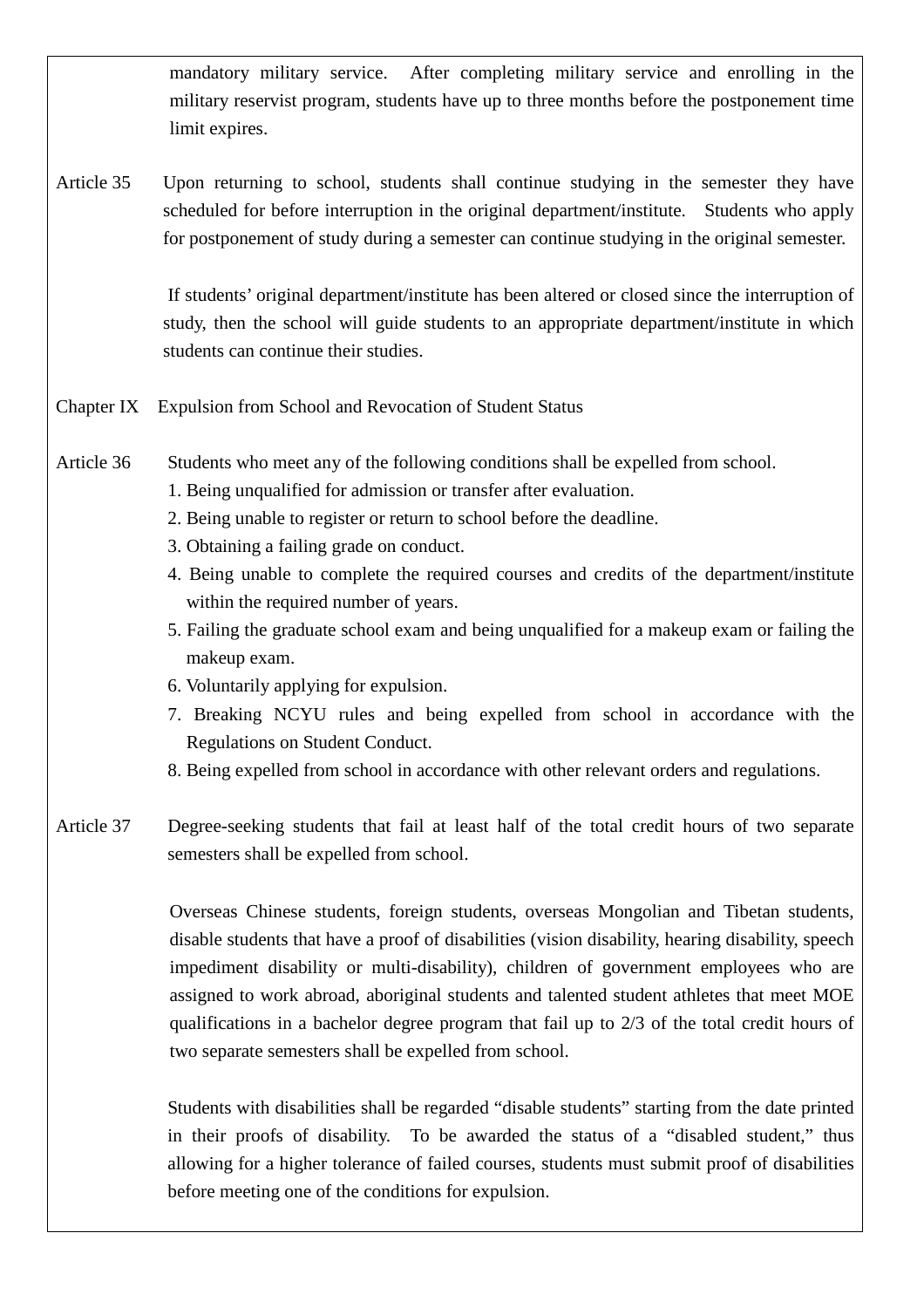Students who take less than nine credit hours in a semester are not limited to the above three conditions.

- Article 38 Students who meet any of the following conditions shall be revoked of their student status.
	- 1. Meeting the condition set in Article 7 of NCYU Academic Regulations.
	- 2. Disobeying any of the national laws.
	- 3. Borrowing/using falsely, forging or fabricating documents of academic backgrounds.
- Article 39 NCYU will issue certificates of study to expelled students who have studied for more than one semester received grades and whose student status is in good standing. Students who are expelled due to unqualified admissions, transfer, or revoked of student status shall not receive a certificate. Students that have had their student status revoked are not allowed to be readmitted to NCYU.
- Article 40 Those students that have been expelled from school or revoked of student status have the right to appeal to the school's decision. Students that have not yet been expelled, but are involved in the process, have the right to continue studying during the appeal process. Regulations on appeals will be provided elsewhere and will be approved by the MOE.

Expelled students whose appeals at NCYU are not accepted, may seek resolutions through petition or administrative litigation. NCYU should take alternative actions if the original punishment is found illegal or inappropriate by the superior authorities or the court.

NCYU should help students who are eligible to return to school in accordance with the previous regulation but fail to return to school in time due to special circumstances. They can apply for a postponement of study for the period before they returned to school.

### Chapter X Grades

Article 41 Students'academic and conduct performances will be based on a 100-point scale or letter scale. The passing grade for undergraduate students is 60 percent and for graduate students 70 percent.

100-point scale and the letter scale are computed as follows:

- 1. Over 80 points is an A.
- 2. 70 to 79 points is a B.
- 3. 60 to 69 points is a C.
- 4. Under 60 points is an F.

A grade of "pass" or "fail" may be given to selected special courses, courses with no credit, or required makeup courses offered by bachelor degree programs taken by graduate students who are admitted with equivalent qualifications. These grades will not be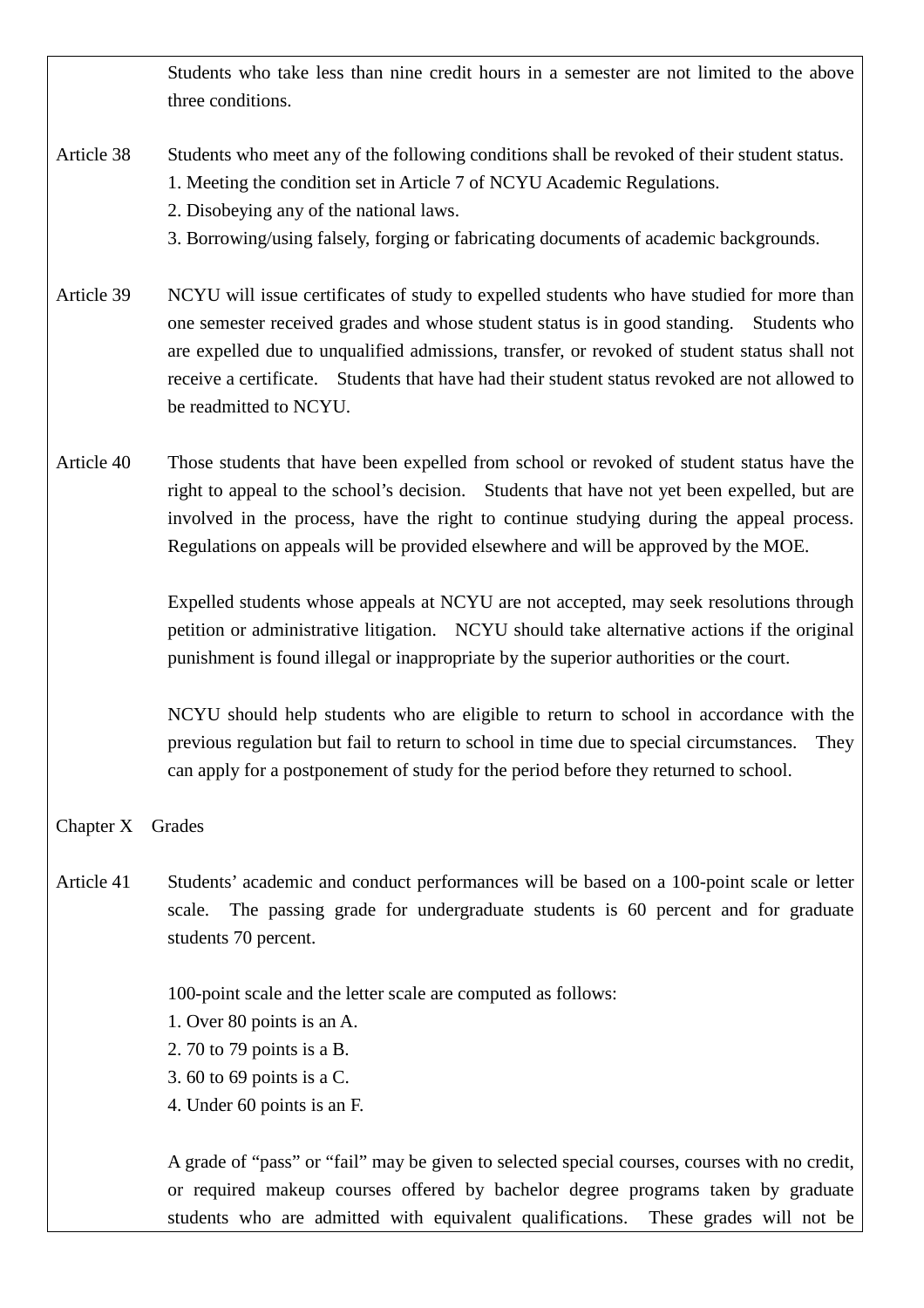included in students'grade point averages.

Article 42 The average grade of each semester is calculated as follows:

- 1. The class total points  $\times$  number of credit hours per course = class's total points. All classes'total points added together = semester total points
- 2. The semester total credit hours are added together for each course.
- 3. Semester total points  $\div$  semester total credit hours = semester average grade.
- Article 43 The total credits taken during all semesters (including summer sessions)  $\div$  the total points of all classes = grade point average.

Master degree grade point average = (grade point average + graduate exit exam)  $\div$  2

The exams for graduate students will be subject to NCYU Graduate School Degree Exam Regulations, which will be provided elsewhere and approved by the MOE.

Students who take a Graduation Project course are required to select their topics and advisors at the beginning of the first semester of their last academic year with the consent of the head of the department and then submit the graduation project paper one month before the final exams of the spring semester. Regulations on graduation project papers will be provided elsewhere.

- Article 44 Regulations on grading conduct, Physical Education, Military Training and Environmental Improvement Training shall be provided elsewhere.
- Article 45 Supplement or correction of grades after they have been submitted to the Registration Division shall be subject to the Regulations on Supplement and Correction of Students' Grades, which will be provided elsewhere.
- Article 46 Recorded grades are based on those classes students registered for and/or added and /or dropped.
- Article 47 Students who are absent on the mid-term or final exams without any reason, will be given a zero for the exam. Students who are absent on the mid-term or final exams due to a University related activity, funerals or serious illnesses can apply for a makeup exam in accordance with the Regulations on Makeup Exams provided elsewhere.
- Article 48 Academic grades are rounded up to their nearest whole number. The average grade for a semester and the total grade point average are rounded up one decimal place.

Article 49 Students will not receive credits for courses that last for one full academic year if they do not complete both semesters of the course or only receive a grade for one semester of the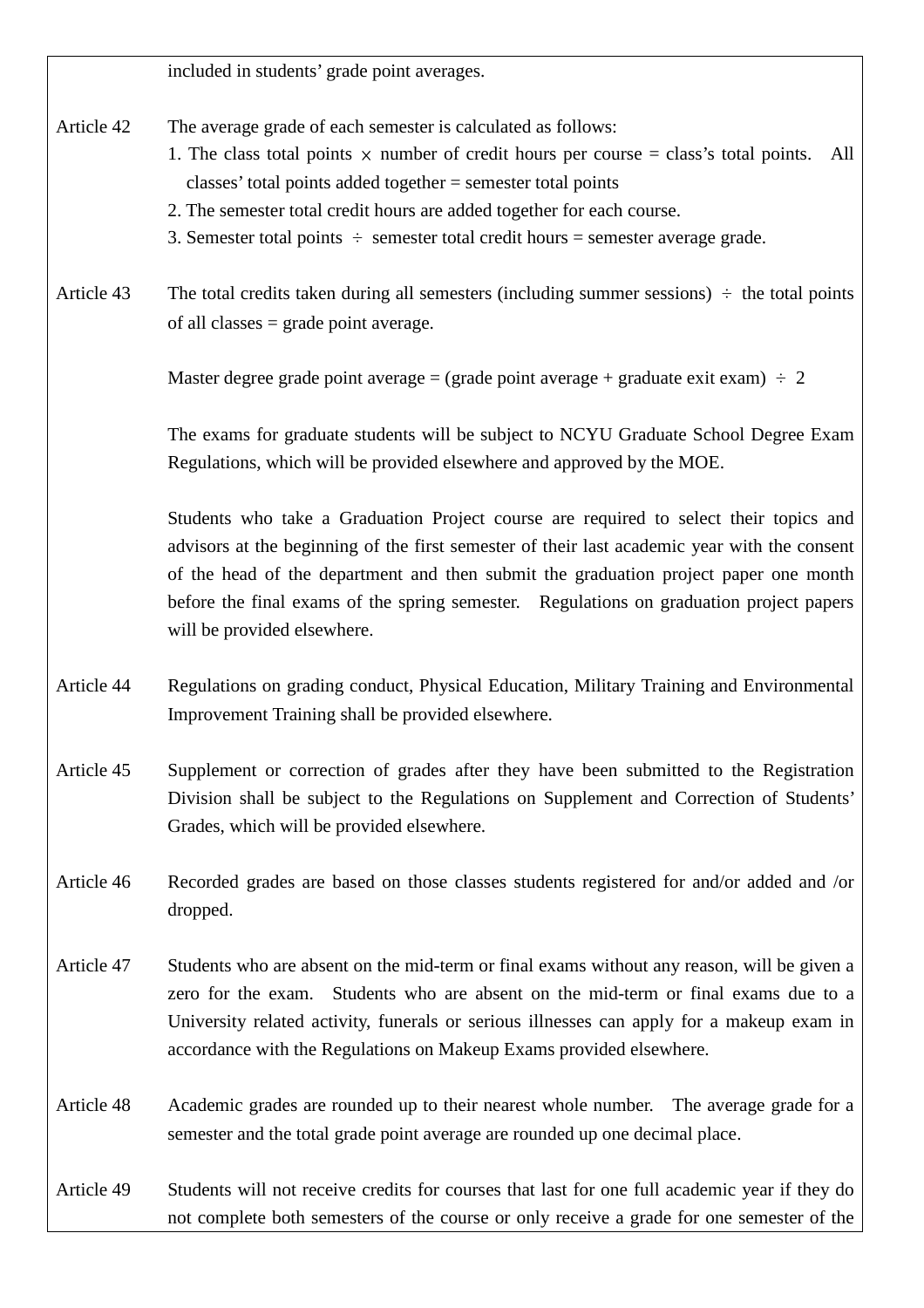course.

- Article 50 Students need to retake required courses that they fail. They may retake electives, which they have failed or select other electives to replace those with failing grades.
- Article 51 Students who cheat on exams will be given a zero in those courses. Besides, they will be punished in accordance with Regulations on Student Conduct.
- Article 52 Students' entrance and transfer exam papers are supposed to be kept on file by NCYU for one year for inspecting or examining by the education administrative organizations. All of the students' exam papers are supposed to be kept on file for one year. All the grades of the students should be properly recorded and be kept on file by the NCYU permanently.
- Article 53 Degree-seeking students who have completed all the required courses and credits for graduation either one semester or one academic year before the required years of study have been completed but do not meet the requirements for advanced graduation should register for the next semester and take at least one course.
- Chapter XI Graduation
- Article 54 Outstanding students in a bachelor degree program may apply for advancing the time of graduation by one semester or one academic year if they meet all the following requirements: the average semester average grade of academic and conduct performance is above 80, the grade of physical education courses and military training is above 70, they are in the top 5% of their class in their department and have completed all required courses and credits for graduation. Graduates from individual departments will be issued a bachelor's degree by NCYU and graduate school students will be issued a master's or doctoral degree after passing the exit exam.
- Article 55 Students who have completed and passed all required courses, Physical Education course, Conduct and Environmental Improvement Training are qualified for graduation and will be issued a diploma in accordance with the relevant regulations.
- Article 56 The qualification for graduation and degree conferment shall be handled in accordance with the University Law, the Degree Conferral Law and relevant regulations. Graduates who would like to be qualified to teach shall be handled in accordance with Teacher Education Law and relevant regulations.

Chapter XII The Management of Student Status

Article 57 Student status records regarding individual departments/institutes, class year, academic